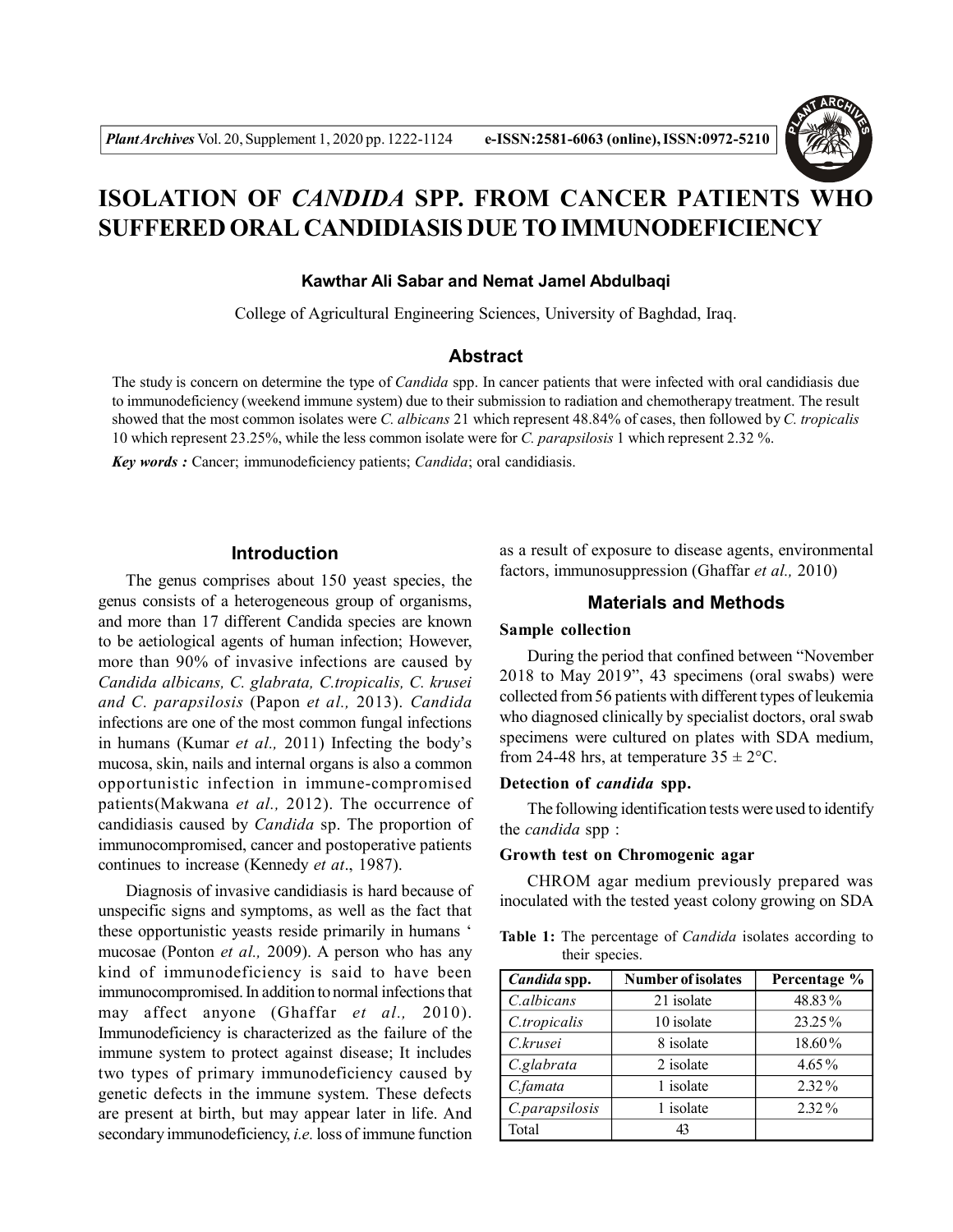medium for 24 hrs and incubated at 37°C for (24-48) hrs. Positive result was indicated by changing the color of colony depending on *candida* species, the result showing that *C*. *albicans* green color, *C. glabrata* light pink to creamy color, *C. krusei* appear as dark pinky color, while *C. tropicalis* as dark bluish.

# **Identification by Vitek 2 system (Bio-merieux, France)**

 The system consists of a cassette holder, reagent cards containing 64 wells each represents the substrate or medium for testing, plastic pipes well as the Densi Chek device.

### **The working procedure as follows:**

- Suspension Preparation
- Inoculation of the card
- Card Sealing and Incubation
- Optical System
- Test results and analytical techniques
- Identification Levels

# **Results**

All *Candida* species that were isolated from cancer patients were illustrated according to their percentage, the most common isolates were for *C. albicans* 48.83 % ranging to the less common for *C. parapsilosis* 2.32 %, (Fig. 1). From 56 patients who diagnosed with different types of cancer 56 samples were collected, 43 samples were positive, and 13 samples were negative. The number of *Candida* isolates was 43 which represent 76.78 % of the total cases. The most common isolates were *C. albiacns* 21 isolates which represent 48.83% of cases,

| Isolate | <b>Identified</b> | Probability | Confidence         |
|---------|-------------------|-------------|--------------------|
| number  | species           |             |                    |
| 18      | C. albicans       | 96 to 99    | Excellent          |
| 3       | C. albicans       | 93 to 95    | Very good          |
| 8       | C. tropicalis     | 96 to 99    | Excellent          |
| 2       | C.tropicalis      | 93 to 95    | Very good          |
| 5       | C. krusei         | 96 to 99    | Excellent          |
| 3       | C.krusei          | 93 to 95    | Very good          |
| 2       | C.glabrata        | 96 to 99    | Excellent          |
| 1       | C.famata          | 93 to 95    | Very good          |
|         | C.parapsilosis    | Low from 85 | Low discrimination |

Among 56 yeast –like isolate , 1 isolate had low discrimination *C.parapsilosis*, clinical could be identified with high confidence (excellent ,very good).

then followed by *C. tropicalis* 10 isolates which represent 23.25 % (Fig.1)

### **Discussion**

*Candida* infections are a major problem worldwide, especially among cancer patients (Afraseyabi *et al.,* 2011). *Candida* spp. is a member of a normal microbiota that may invade living tissues and cause oral candidiasis (Zaremba *et al.,* 2006). In this study, oral candidiasis was the most common disease in the study group; this was agreed with previous work (AL\_Abeid *et al.,* 2004). Those who have reported that fungal infections are more common in patients with hematological malignancy than in patients with solid tumors. There was agreement with (Fattah *et al.,* 2013). *Candida* may cause opportunistic infections in immunocompromised hosts, such as AIDS, leukemia and diabetes patients (Nejad *et al.,* 2011), *C.albicans* being the most common *Candida* species (21) isolates.



**Fig. 1:** *Candida* spp on chromogenic agar after incubation for (24-48)hrs and at 37°C.